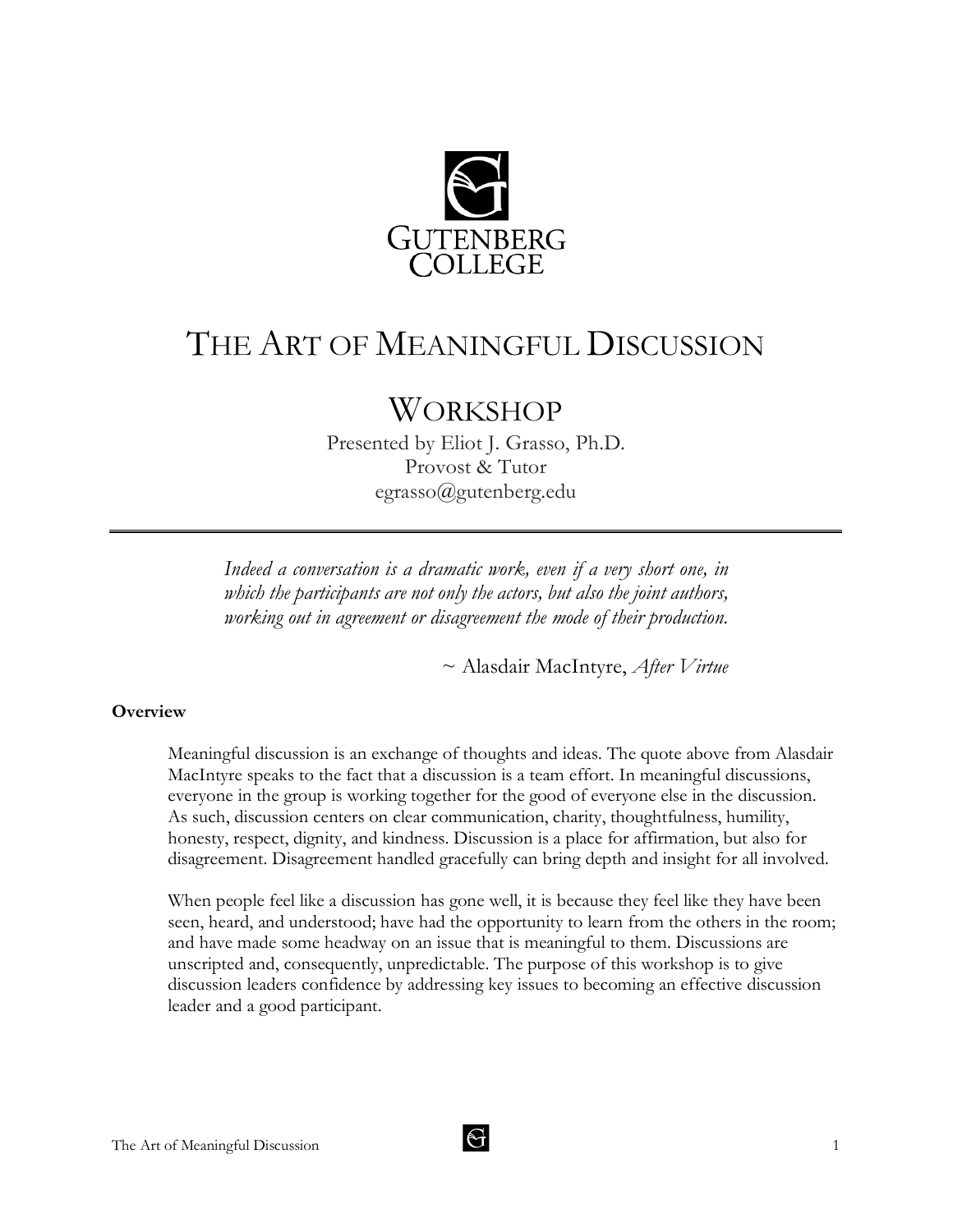# **Q1: How should I think of the other participants in the group?**

Your discussion group is a team of intelligent, diverse, and interesting people. Regardless of age, race, gender, or background, everyone in the group has unique knowledge and experience to bring to the discussion. These contributions may be extremely valuable to others in the group in sometimes unexpected ways. The participants are valuable human beings—use their names when addressing them directly or referring back to what they said previously in discussion.

A common pitfall of discussion leading is for all—including the leader—to assume that she is an expert or specialist who is there to educate the others. When the leader sees herself in this way, discussions can easily become a lecture from "an expert." Resist this. While a leader may have special knowledge and experience, this must be seen in a peer-to-peer context where all in the room are learning from each other. It is helpful for leaders to think of everyone in the room as co-learners trying to understand each other and figure out something together. This will take humility and restraint on the part of the leader.

Some people communicate in a non-linear fashion. They may or may not articulate what they believe to be a clear relationship between their response and the question. Whatever the method and style by which participants communicate, it is important to dignify who they are and what they say even if it's off topic or controversial.

#### **Q2: How should I think of my role and responsibility as the discussion leader?**

The discussion leader is responsible for facilitating discussion among the participants. To "facilitate" means to help others communicate and to be understood by the others in the room. This may necessitate keeping a loose grip on the discussion. The more skilled the discussion leader, the less she will say. In an ideal situation, the discussion leader will say little, and speak only as needed to cultivate a group dynamic of openness.

#### **Q3: How should I think about who benefits from discussion and how they benefit?**

There will multiple speakers in a discussion. The person speaking benefits in that she has the opportunity to articulate a thought or idea. Upon speaking it, that person then gets to make a decision about whether the thing expressed is agreeable to her or not. In responding to what the speaker says, the speaker can get more information about whether she said what she meant. If she did not communicate what she meant, leave space for her to elaborate.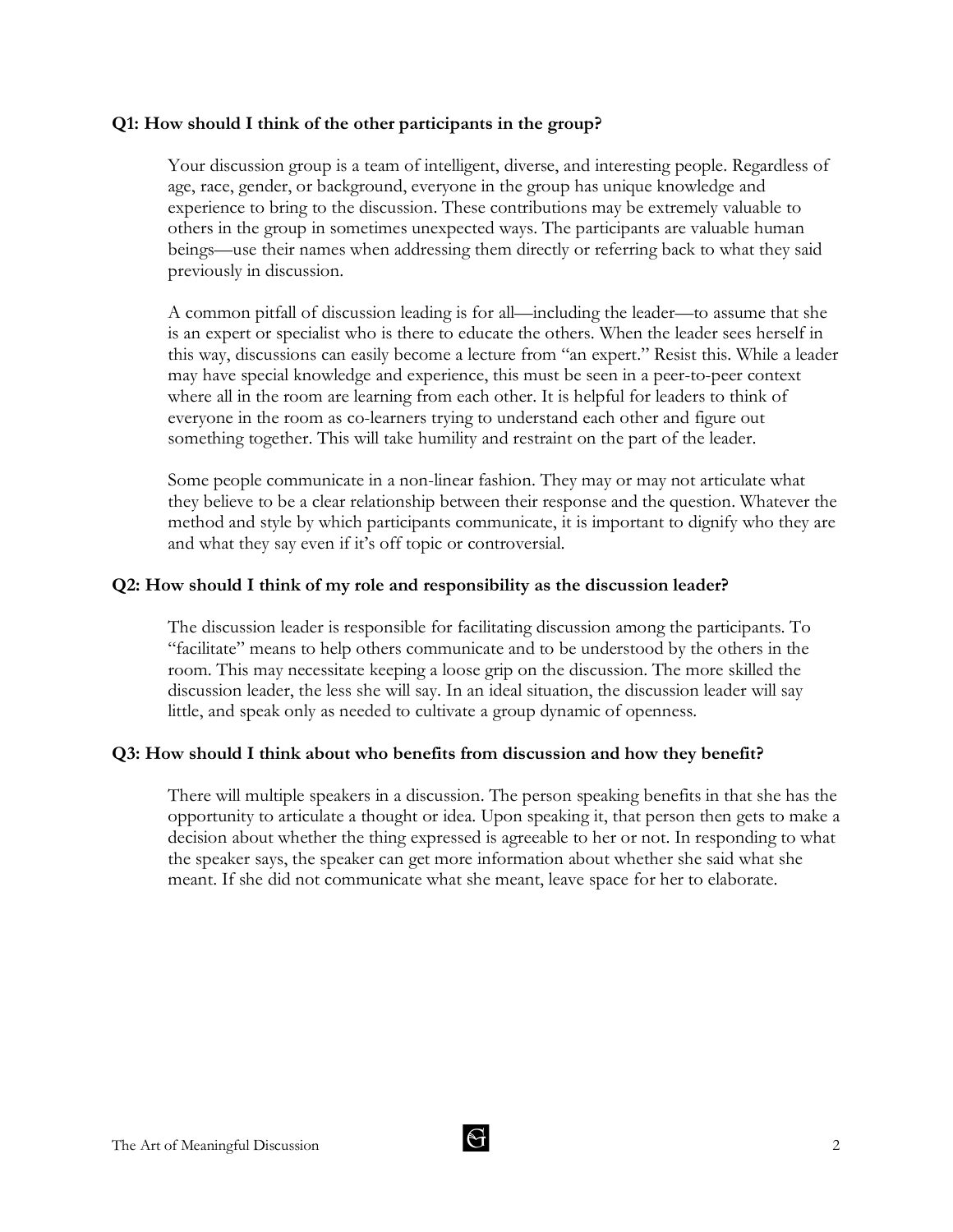#### **Q4: How can I help people in my discussion group communicate better?**

A central part of leading a discussion is helping everyone in the group communicate. The leader can do this in a few ways. The leader needs to make it clear to all in the room that she is listening to the speaker and is not taking sides. The leader can indicate that she is listening a few different ways:

- 1) Look at the speaker.
- 2) Read the faces and body language of everyone else at the table—are *they* looking at the speaker? Are they engaged?
- 3) Ask follow-up questions of the speaker.
	- a. People feel listened to when the listener can summarize and say back to the speaker what she has said.
		- i. For example, the leader might summarize what the speaker said in this way: "It sounds like you are saying that in this scenario, Joe politely pulled out the chair so that Lisa could sit down."
			- 1. Note: a summary of what the speaker said should avoid language and tones of voice that judge what the speak said.
		- ii. Ask follow-up questions to help the speaker communicate more fully what she means:
			- 1. "Do you feel like I understand what you are saying?"
			- 2. "What made you think of that?"
			- 3. "What do you mean by 'politely'?"
			- 4. "Why was it significant to you that Joe was polite to Lisa in this case?"
			- 5. "Can you give an example?"
			- 6. "Can you say that a different way?"

# **Q5: What challenges can I expect of a discussion, and what kinds of things can I do to handle them gracefully?**

Because discussions are unscripted, anything can happen. In all instances, pursue a solution that dignifies and respects everyone in the group.

Challenge 1: There's dead air.

If discussion is about communicating, and no one is talking, this can become uncomfortable. However, silence can mean a number of different things. Silence may mean indifference, that the question/issue is not interesting to the participants. Silence may mean that the participants are confused—that they don't understand the question asked. Silence may mean thoughtfulness, that the participants are wrestling with the question/issue internally before they speak. Silence may mean shyness, that the participants want to be sure that they are in a safe place to speak their mind.